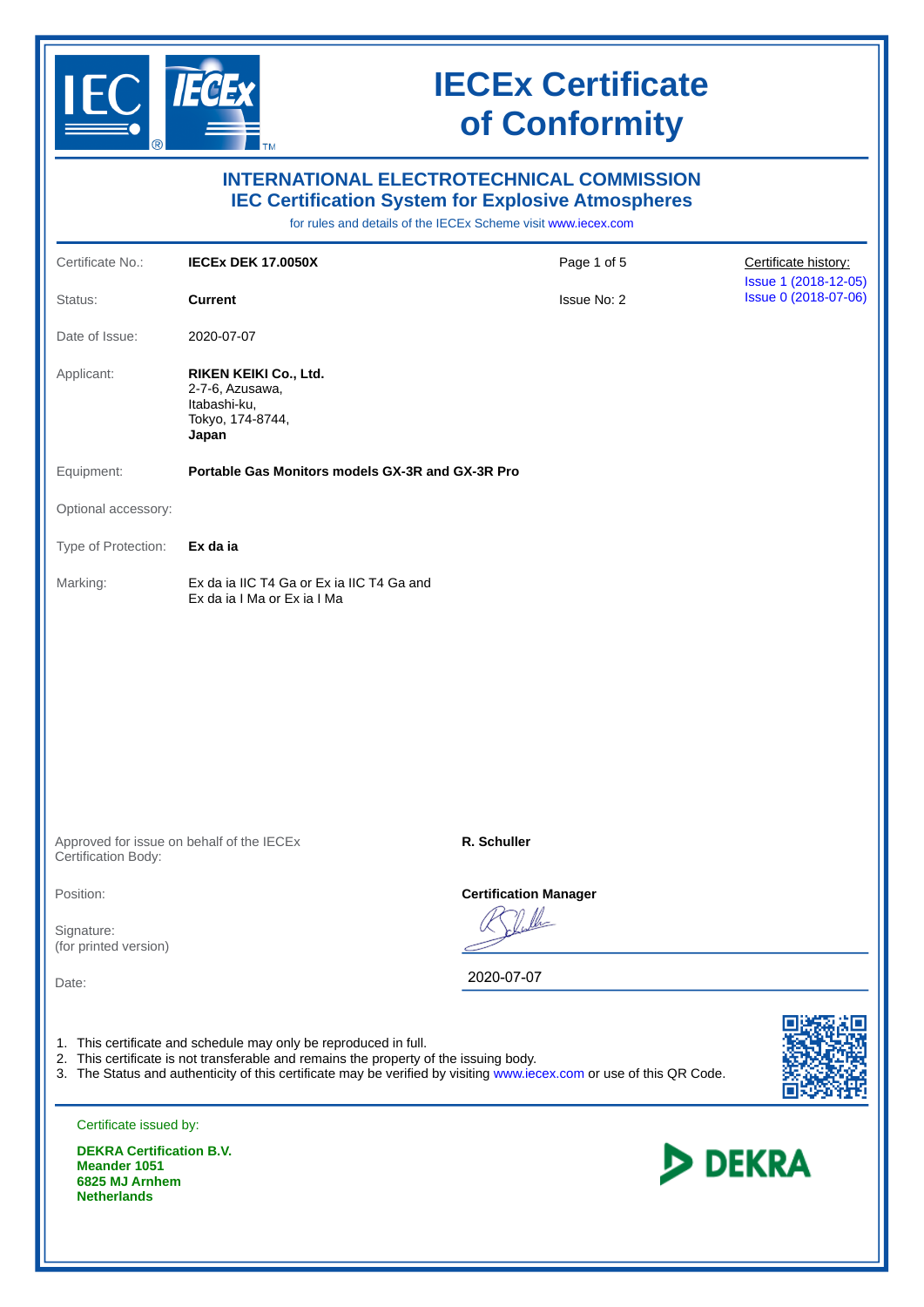

| Certificate No.:                                                                                                                                                                                                                                                                                                                                                                                                                                                                                         | <b>IECEX DEK 17.0050X</b>                                                                      |                       |                                                                                        | Page 2 of 5           |  |  |  |
|----------------------------------------------------------------------------------------------------------------------------------------------------------------------------------------------------------------------------------------------------------------------------------------------------------------------------------------------------------------------------------------------------------------------------------------------------------------------------------------------------------|------------------------------------------------------------------------------------------------|-----------------------|----------------------------------------------------------------------------------------|-----------------------|--|--|--|
| Date of issue:                                                                                                                                                                                                                                                                                                                                                                                                                                                                                           | 2020-07-07                                                                                     |                       |                                                                                        | <b>Issue No: 2</b>    |  |  |  |
| Manufacturer:                                                                                                                                                                                                                                                                                                                                                                                                                                                                                            | RIKEN KEIKI Co., Ltd.<br>2-7-6, Azusawa,<br>Itabashi-ku,<br>Tokyo, 174-8744,<br>Japan          |                       |                                                                                        |                       |  |  |  |
| Additional<br>manufacturing<br>locations:                                                                                                                                                                                                                                                                                                                                                                                                                                                                | RIKEN KEIKI Co., Ltd.<br>2-3, Minamisakae-cho,<br>Kasukabe-shi,<br>Saitama, 344-0057,<br>Japan |                       | RIKEN KEIKI NARA MFG. Co., Ltd.<br>49-1, Abe, Sakurai-shi,<br>Nara, 633-0054,<br>Japan |                       |  |  |  |
| This certificate is issued as verification that a sample(s), representative of production, was assessed and tested and found to comply with<br>the IEC Standard list below and that the manufacturer's quality system, relating to the Ex products covered by this certificate, was<br>assessed and found to comply with the IECEx Quality system requirements. This certificate is granted subject to the conditions as set out in<br>IECEx Scheme Rules, IECEx 02 and Operational Documents as amended |                                                                                                |                       |                                                                                        |                       |  |  |  |
| <b>STANDARDS:</b><br>The equipment and any acceptable variations to it specified in the schedule of this certificate and the identified documents, was found<br>to comply with the following standards                                                                                                                                                                                                                                                                                                   |                                                                                                |                       |                                                                                        |                       |  |  |  |
| IEC 60079-0:2017<br>Edition: 7.0                                                                                                                                                                                                                                                                                                                                                                                                                                                                         | Explosive atmospheres - Part 0: Equipment - General requirements                               |                       |                                                                                        |                       |  |  |  |
| IEC 60079-1:2014-06 Explosive atmospheres - Part 1: Equipment protection by flameproof enclosures "d"<br>Edition: 7.0                                                                                                                                                                                                                                                                                                                                                                                    |                                                                                                |                       |                                                                                        |                       |  |  |  |
| IEC 60079-11:2011<br>Edition:6.0                                                                                                                                                                                                                                                                                                                                                                                                                                                                         | Explosive atmospheres - Part 11: Equipment protection by intrinsic safety "i"                  |                       |                                                                                        |                       |  |  |  |
| This Certificate does not indicate compliance with safety and performance requirements<br>other than those expressly included in the Standards listed above.                                                                                                                                                                                                                                                                                                                                             |                                                                                                |                       |                                                                                        |                       |  |  |  |
| <b>TEST &amp; ASSESSMENT REPORTS:</b><br>A sample(s) of the equipment listed has successfully met the examination and test requirements as recorded in:                                                                                                                                                                                                                                                                                                                                                  |                                                                                                |                       |                                                                                        |                       |  |  |  |
| <b>Test Reports:</b>                                                                                                                                                                                                                                                                                                                                                                                                                                                                                     |                                                                                                |                       |                                                                                        |                       |  |  |  |
| NL/DEK/ExTR12.0033/02<br>NL/KEM/ExTR07.0057/04                                                                                                                                                                                                                                                                                                                                                                                                                                                           |                                                                                                | NL/DEK/ExTR17.0047/02 |                                                                                        | NL/DEK/ExTR17.0063/02 |  |  |  |
| <b>Quality Assessment Report:</b>                                                                                                                                                                                                                                                                                                                                                                                                                                                                        |                                                                                                |                       |                                                                                        |                       |  |  |  |
| NO/PRE/QAR19.0018/01                                                                                                                                                                                                                                                                                                                                                                                                                                                                                     |                                                                                                |                       |                                                                                        |                       |  |  |  |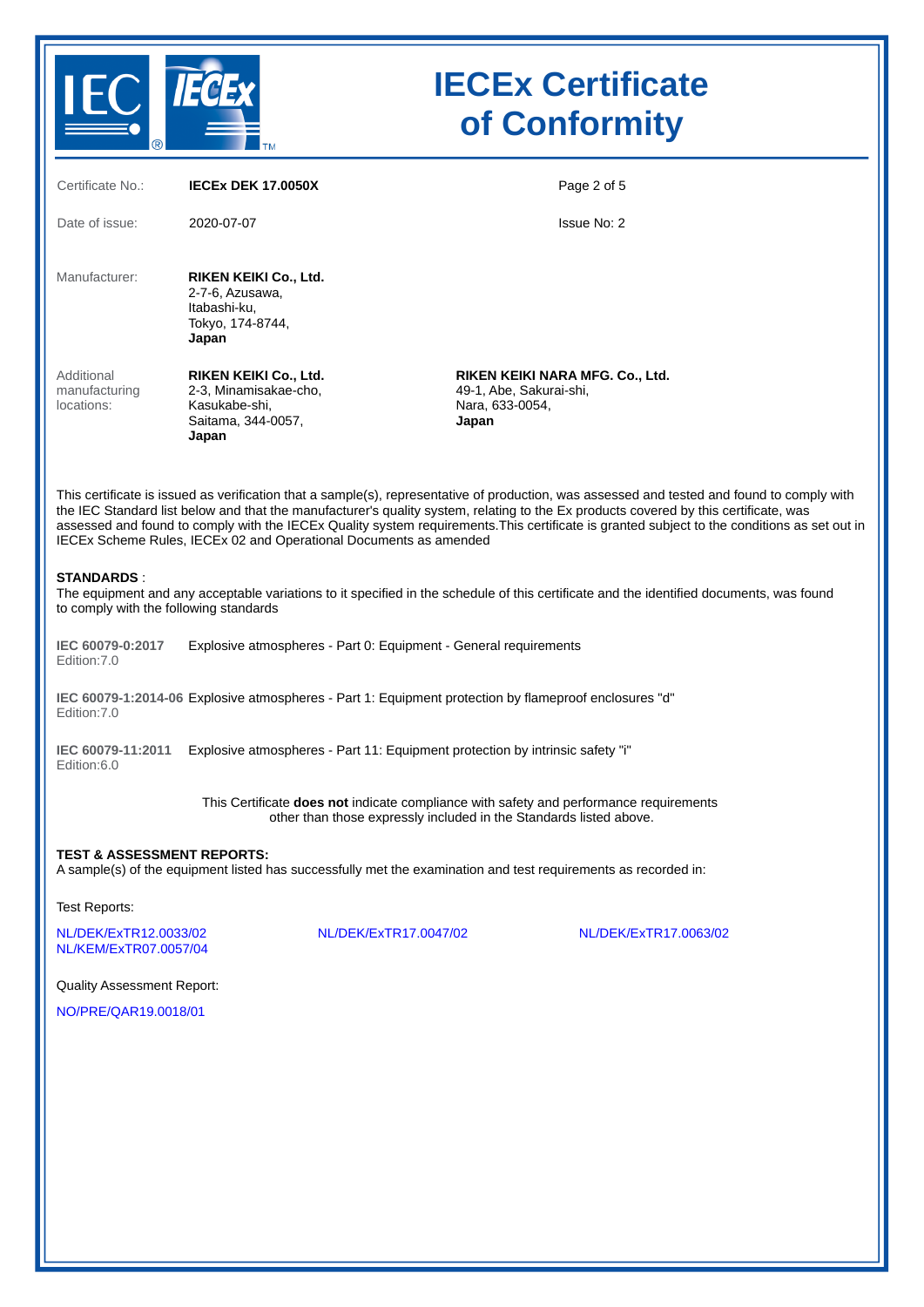

Certificate No.: **IECEx DEK 17.0050X**

Date of issue: 2020-07-07

Page 3 of 5

Issue No: 2

### **EQUIPMENT:**

Equipment and systems covered by this Certificate are as follows:

#### **Description**

The Portable Gas Monitor Models GX-3R and GX-3R Pro are designed to provide continuous exposure monitoring of combustible gases (LEL, at slot 2 - by sensor type NCR-6309 in type of protection Ex da), oxygen (O<sub>2</sub>, at slot 3), hydrogen sulfide (H2S, at slot 1), sulfur dioxide (SO2, at slot 1) and carbon monoxide (CO, at slot 1) by diffusion sampling method.

The model GX-3R Pro can aditionaly measure (at slot 4) toxic gases including sulfur dioxide (SO2), ammonia (NH3) etc., and carbon dioxide (CO2) by IR sensor.

The measurement results are displayed on the LCD while gas alarms can be issued via LED and buzzer. Measurement results can be wirelessly transmitted to a host using Bluetooth.

The enclosure of the Portable Gas Monitor provides a degree of protection of at least IP64 in accordance with IEC 60529.

#### **SPECIFIC CONDITIONS OF USE: YES as shown below:**

When portable gas monitor is equipped with thermo catalytic gas sensor model NCR-6309 in type of protection Ex da:

- The sensor model NCR-6309 is tested with low risk of mechanical danger for use in a Group I environment, therefore it shall be protected against high impact energy.

- The equipment shall not be exposed to oil or hydraulic fluid.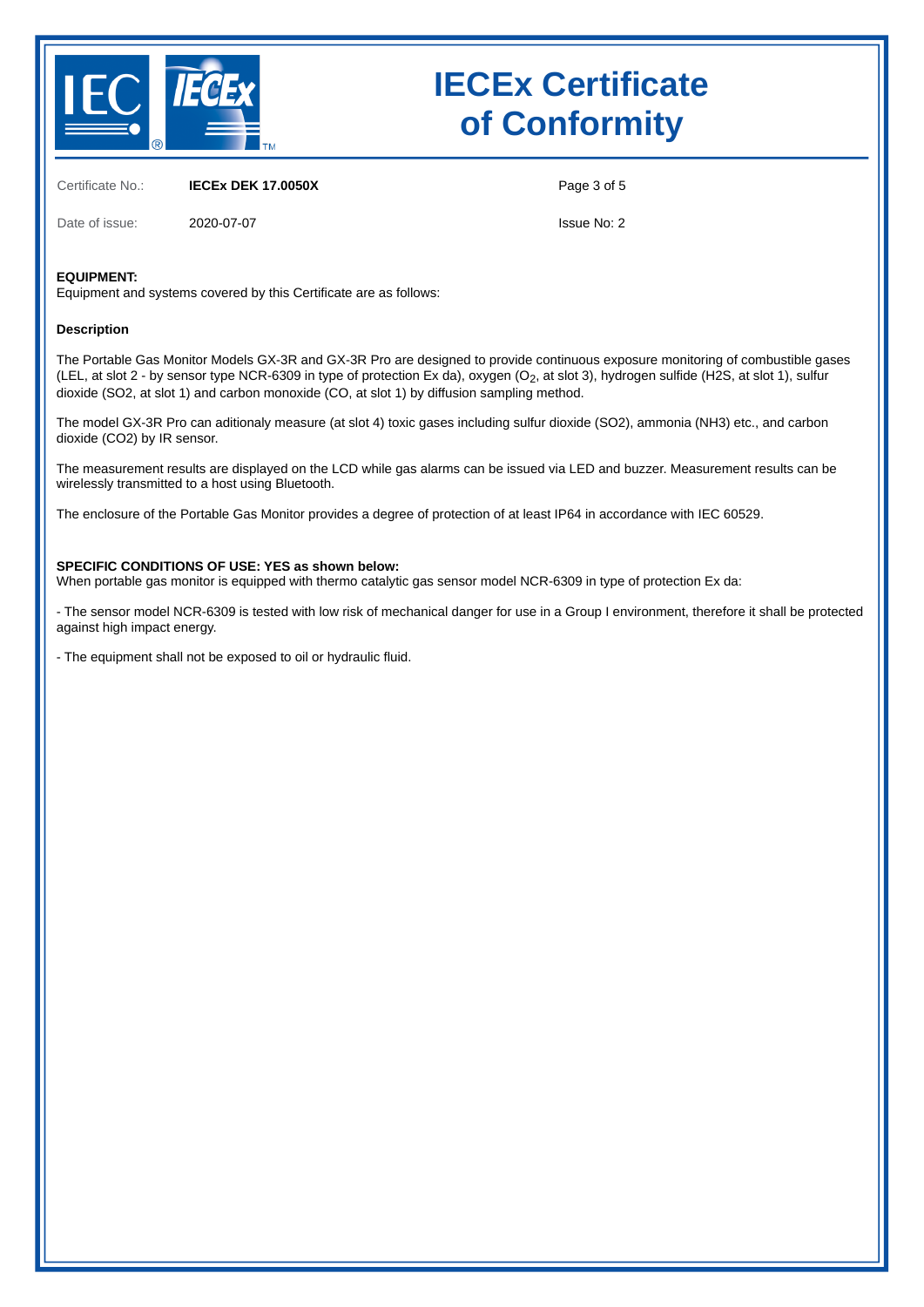

Certificate No.: **IECEx DEK 17.0050X**

Page 4 of 5

Date of issue: 2020-07-07

Issue No: 2

#### **Equipment (continued):**

#### **Marking variations**

The portable gas monitor is in type of protection Ex ia and it can either be equipped with thermo catalytic gas sensor model NCR-6309 for monitoring combustible gasses (LEL) in type of protection Ex da or with a dummy sensor in type of protection Ex ia. Both options are detailed in the instruction manual.

When equipped with thermo catalytic gas sensor model NCR-6309: Ex da ia IIC T4 Ga Ex da ia I Ma Ambient temperature: -40 °C to +60 °C

When not equipped with thermo catalytic gas sensor model NCR-6309: Ex ia IIC T4 Ga Ex ia I Ma Ambient temperature: -40 °C to +60 °C

#### **Electrical data**

Charging circuit:  $U_m$  = 6.3 V (SELV circuit)

Supply (Models GX-3R): Non user-replaceable rechargeable Li-ion battery pack.

Supply (Models GX-3R Pro): User-replaceable rechargeable Li-ion battery pack model BUL-3R or

User-replaceable primary battery pack model BUD-3R including rechargeable backup Lithium battery.